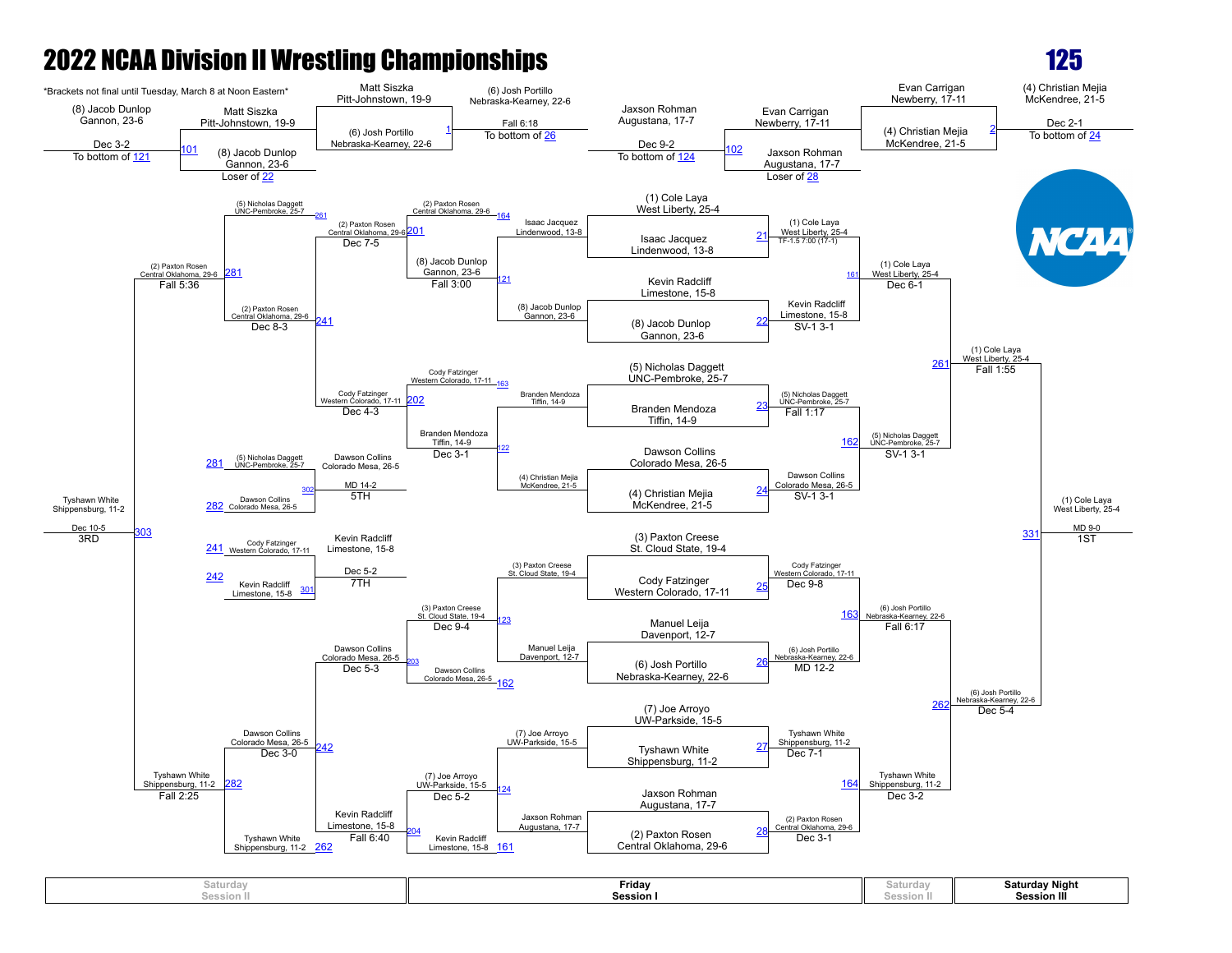

| <b>Saturday Night</b><br>Friday<br>saturday<br>aturdavد<br><b>Session III</b><br><b>Session</b><br>iession II<br>___<br>iession II |
|------------------------------------------------------------------------------------------------------------------------------------|
|------------------------------------------------------------------------------------------------------------------------------------|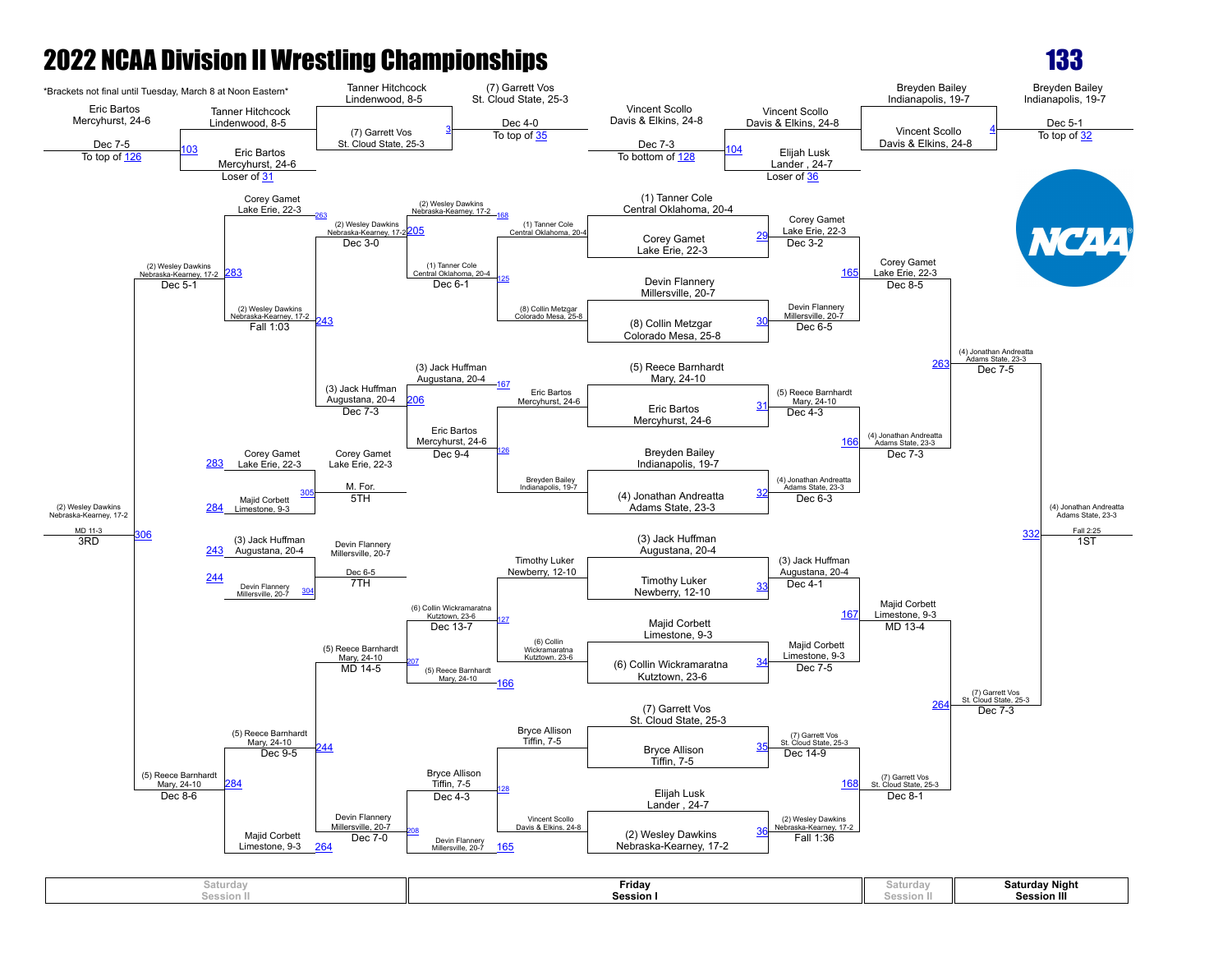

| 's and av<br>Saturda<br>Session. | Friday<br><b>Session</b> | วสเนท<br>Soc.<br>JUSSIUII II | <b>Saturday Night</b><br><b>Session III</b> |
|----------------------------------|--------------------------|------------------------------|---------------------------------------------|
|----------------------------------|--------------------------|------------------------------|---------------------------------------------|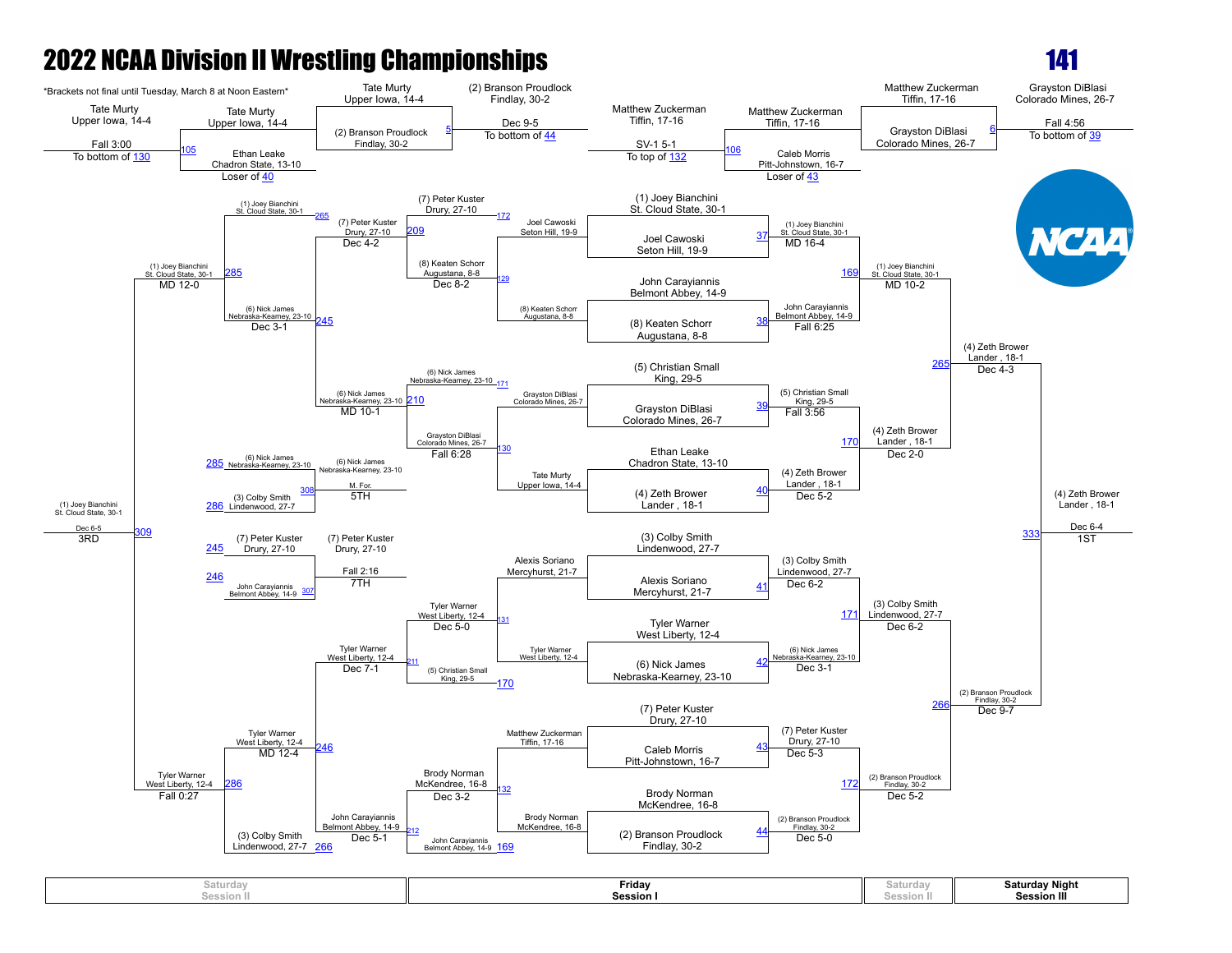

| Saturday<br>$- - - - - -$<br>session II | Friday<br>Session I | Saturda<br>Concinnati<br><b>PESSION</b> | Saturday Night<br><b>Session III</b> |
|-----------------------------------------|---------------------|-----------------------------------------|--------------------------------------|
|                                         |                     |                                         |                                      |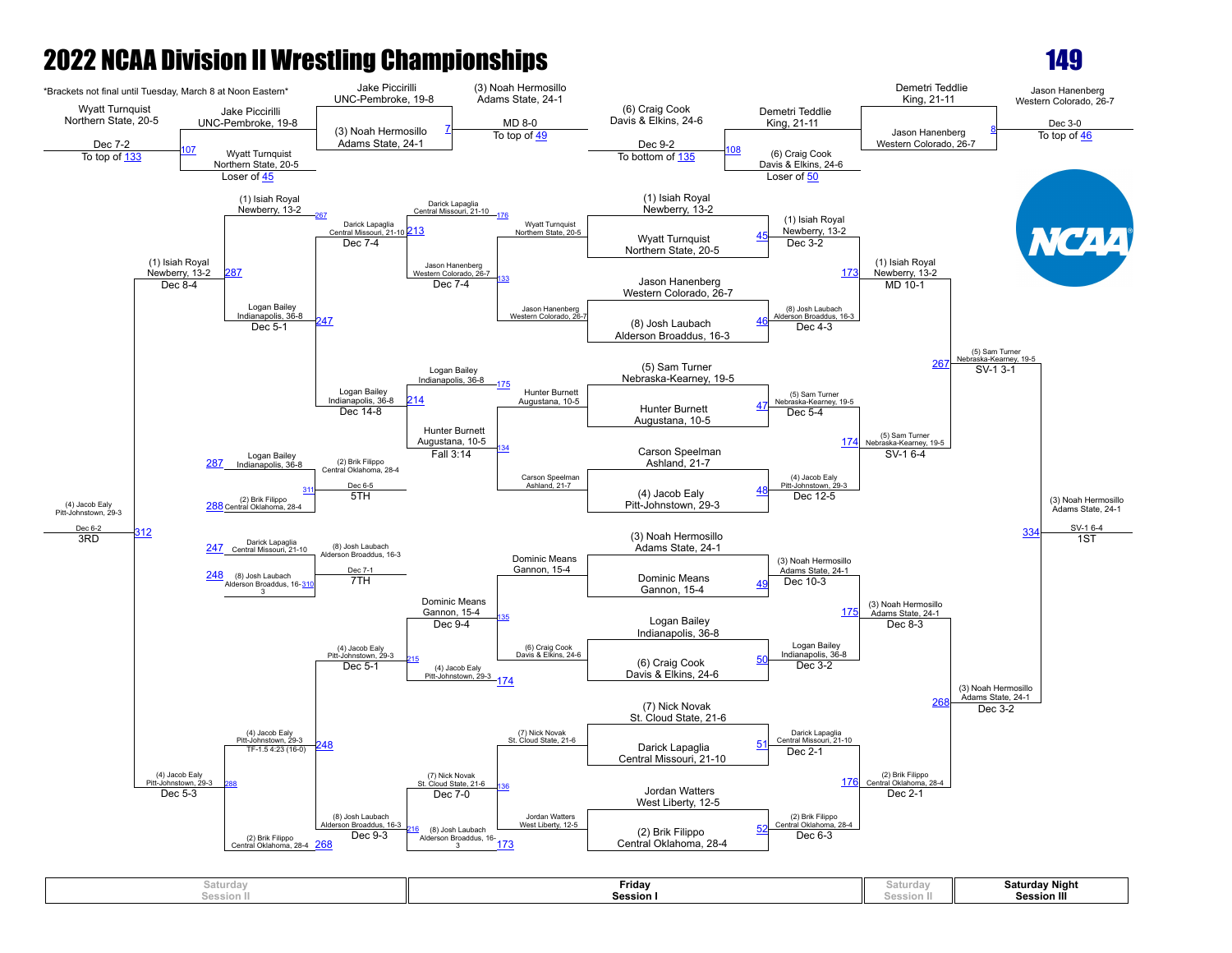

| saturday  | Fridav  | Saturda  | <b>Saturday Night</b> |
|-----------|---------|----------|-----------------------|
| Session h | Session | session. | <b>Session III</b>    |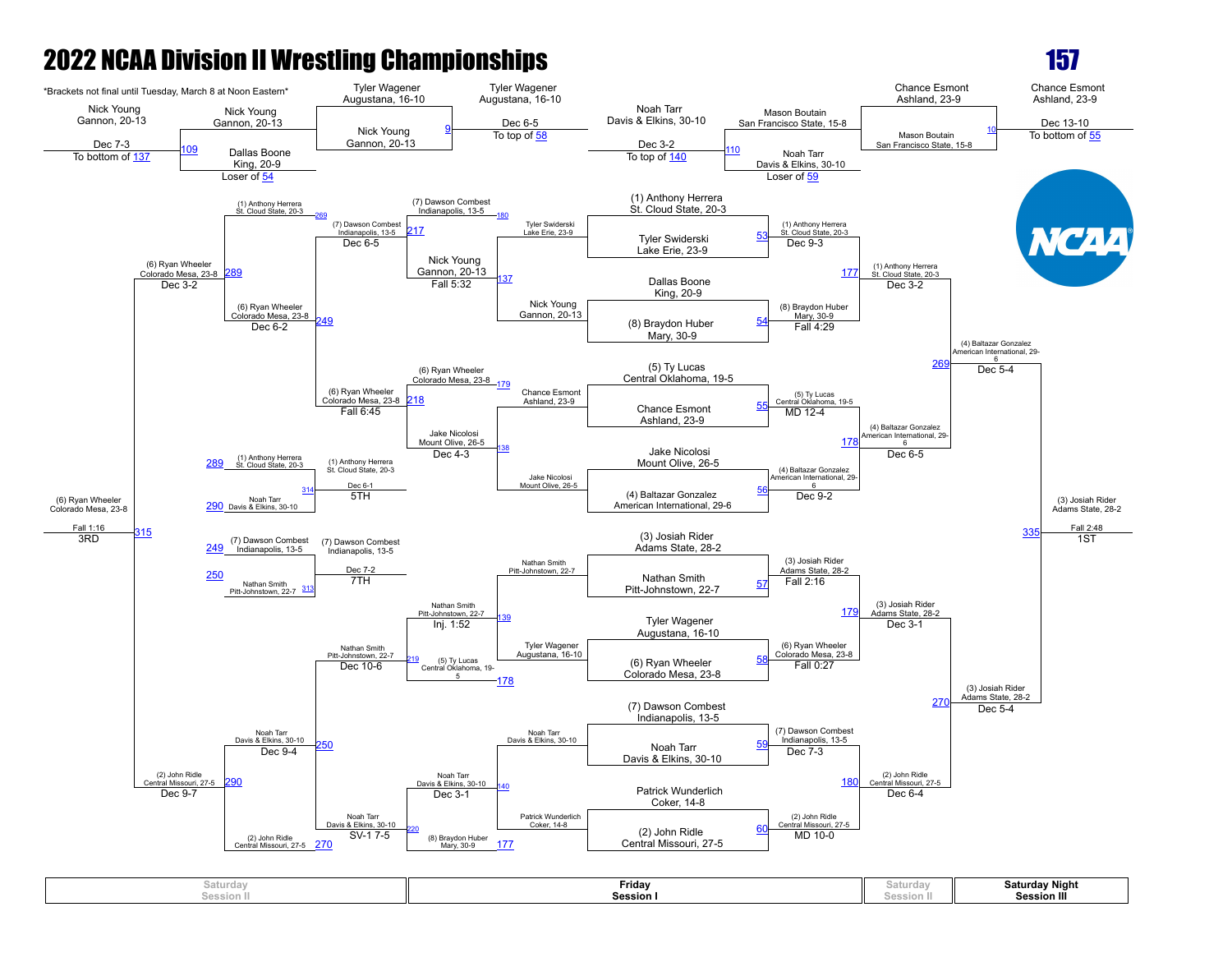

165

**Saturday Session II Friday Session I Saturday Session II Saturday Night Session III**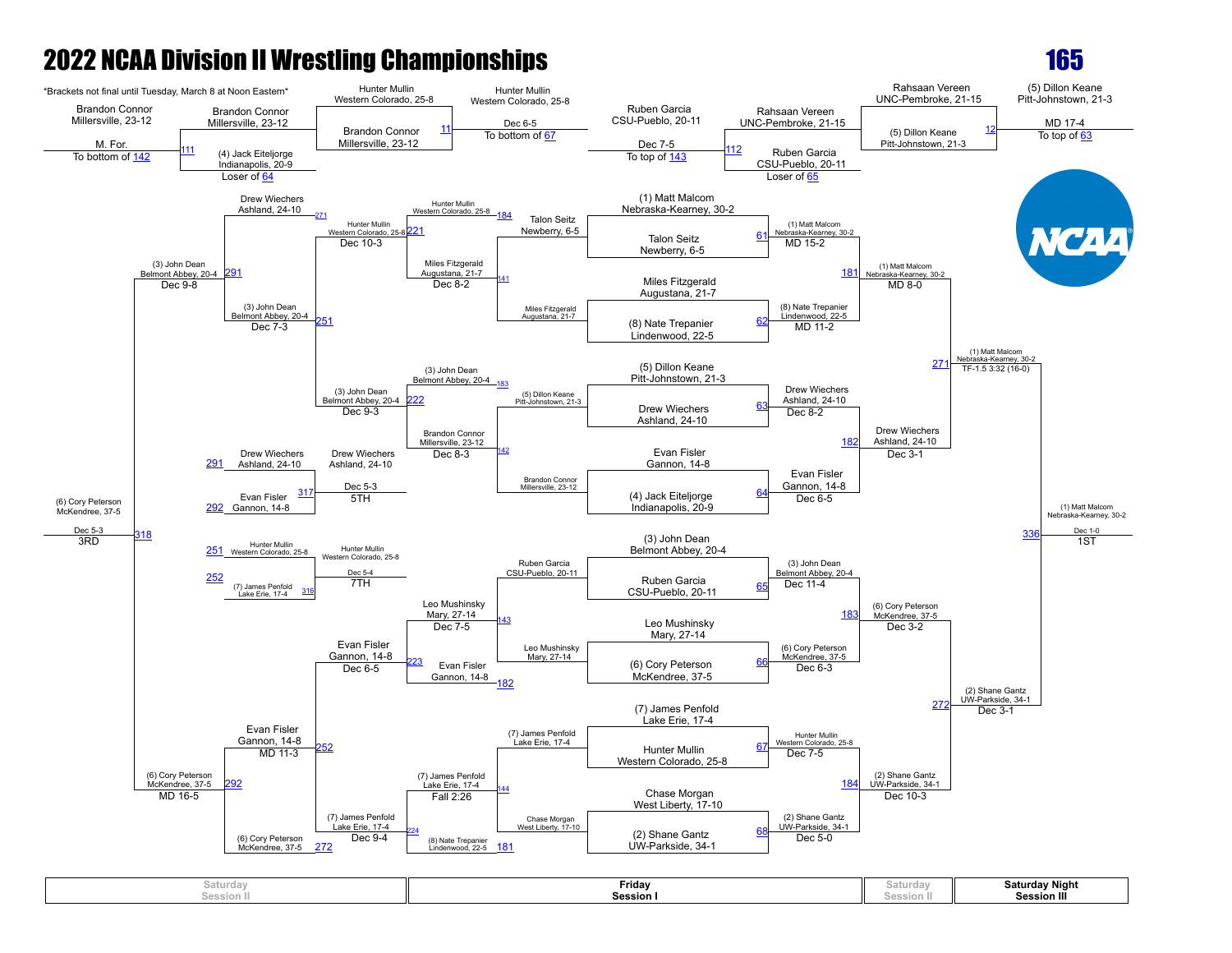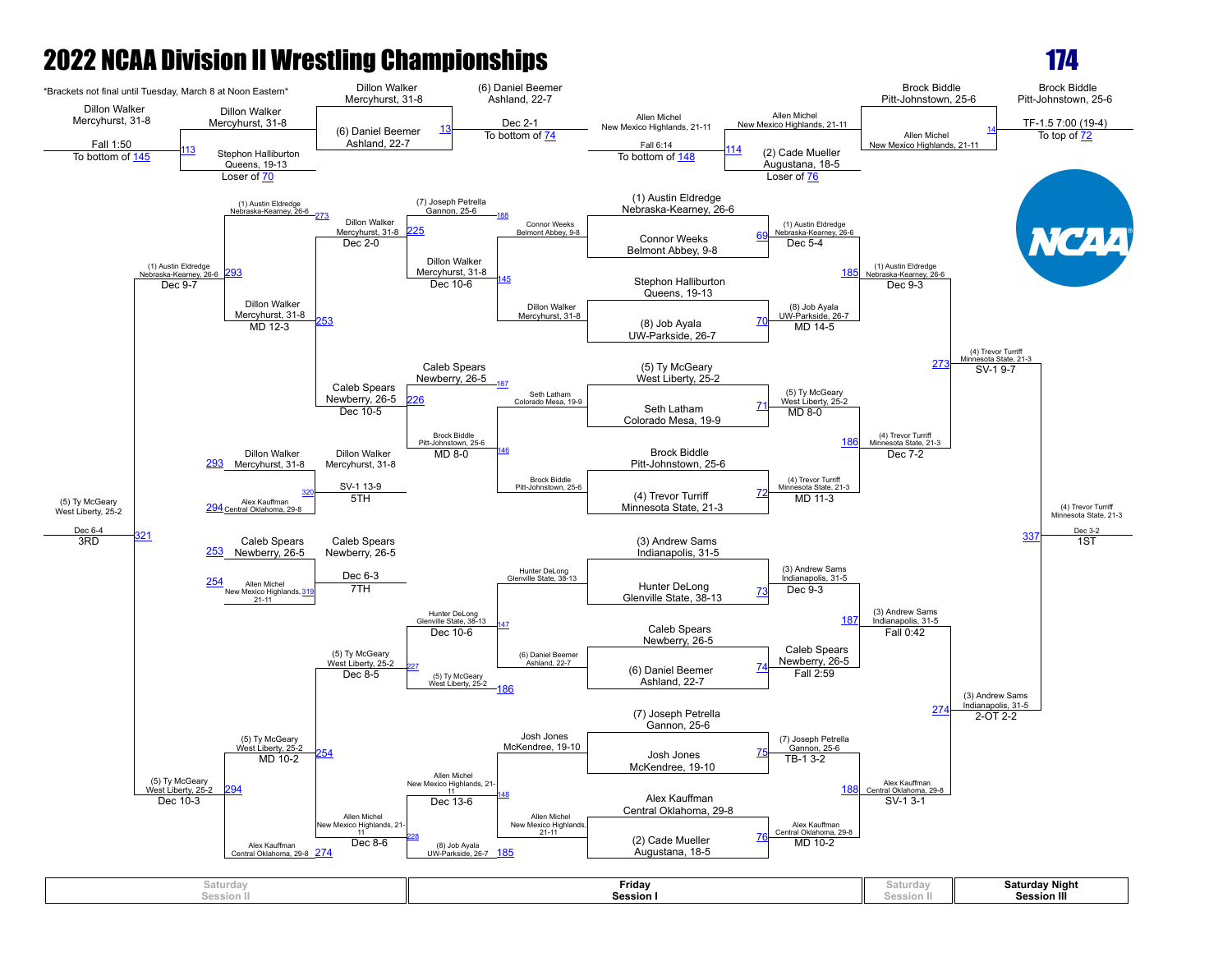

| Saturday   | Friday           | aturdav  | <b>Saturday Night</b> |
|------------|------------------|----------|-----------------------|
| Session II | <b>Session I</b> | JUSSIUI. | <b>Session III</b>    |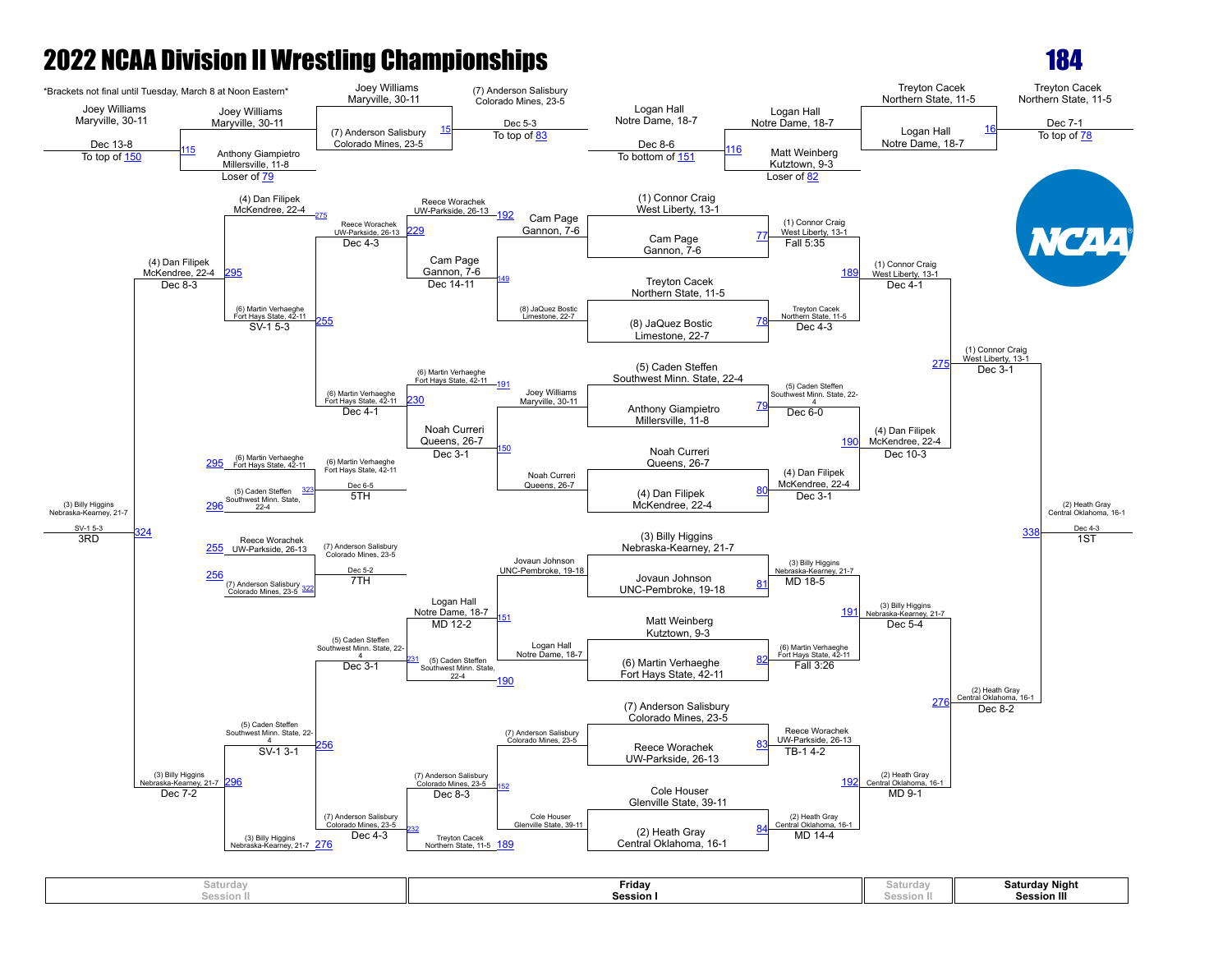